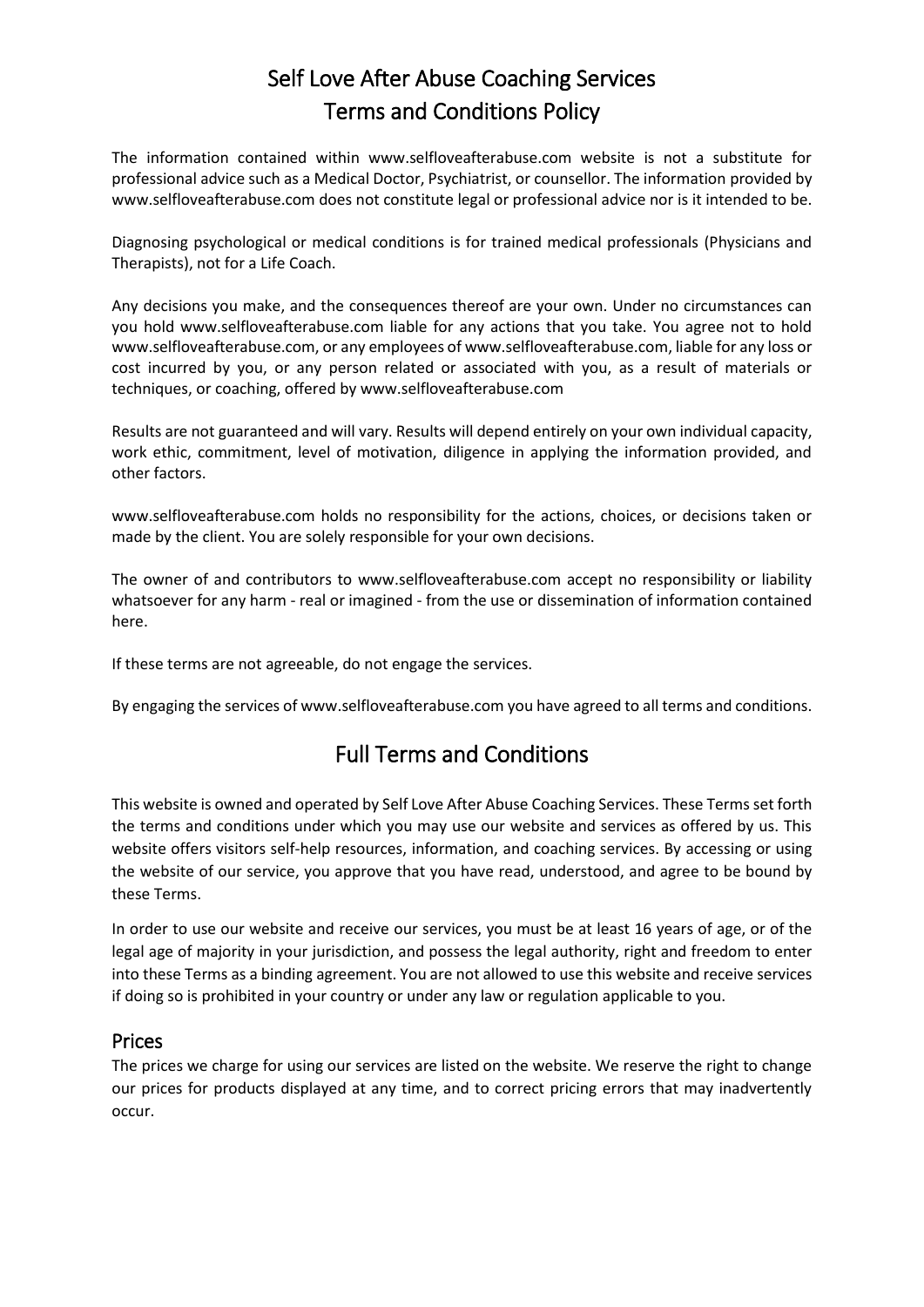# Booking and Cancellation Policy

Sessions are booked in thirty minute or one hour blocks. When relevant, overages are billed separately at the same rate.

For ongoing weekly clients, support includes email messaging throughout the week. All payments are made when the appointment is scheduled.

Client agrees that it is the Client's responsibility to notify the Coach at least 24 hours in advance of the scheduled call if the client cannot make the session. Client will be billed for a missed session if the client does not turn up or reschedule. Coach will wait for 15 minutes, before the Client is noted as not turning up for the session.

Your appointment starts at the agreed time; if you are late, your session is reduced by that amount of time. For example, if you are not available for your 2pm appointment until 2:15pm, then your "hour" will only be 45 minutes. The coach will wait for 15 minutes, before the Client is noted as not turning up for the session.

You can reschedule your appointment up to 2 hours before your video call is due to start. You reschedule via the members' area of www.selfloveafterabuse.com, you will need to create an account.

If the coach needs to cancel you will be given up to 2 hours' notice and the option to reschedule or cancel without charge.

## Refund Policy

Choosing a coach should not be a hasty decision – it's important to find a good fit. Making sure we're a good match is important to me and will greatly benefit us both - which is why I offer a 15-minute risk-free discovery call.

- A refund is available after the first session if you have booked 4 or more sessions and do not want to continue. To receive this refund, you must notify me in writing within 24 hours after the initial session. Failure to do so will forfeit your opportunity for a refund.
- There are no refunds available on single sessions.

# Retention of right to change offering

We may, without prior notice, change the services; stop providing the services or any features of the services we offer; or create limits for the services. We may permanently or temporarily terminate or suspend access to the services without notice and liability for any reason, or for no reason.

## Ownership of intellectual property, copyrights and logos

The Service and all materials therein or transferred thereby, including, without limitation, software, images, text, graphics, logos, patents, trademarks, service marks, copyrights, photographs, audio, videos, music and all Intellectual Property Rights related thereto, are the exclusive property of Self Love After Abuse Coaching Services*.* Except as explicitly provided herein, nothing in these Terms shall be deemed to create a license in or under any such Intellectual Property Rights, and you agree not to sell, license, rent, modify, distribute, copy, reproduce, transmit, publicly display, publicly perform, publish, adapt, edit or create derivative works thereof.

## Right to suspend or cancel user account

We may permanently or temporarily terminate or suspend your access to the service without notice and liability for any reason, including if in our sole determination you violate any provision of these Terms or any applicable law or regulations. You may discontinue use and request to cancel your account and/or any services at any time. Notwithstanding anything to the contrary in the foregoing,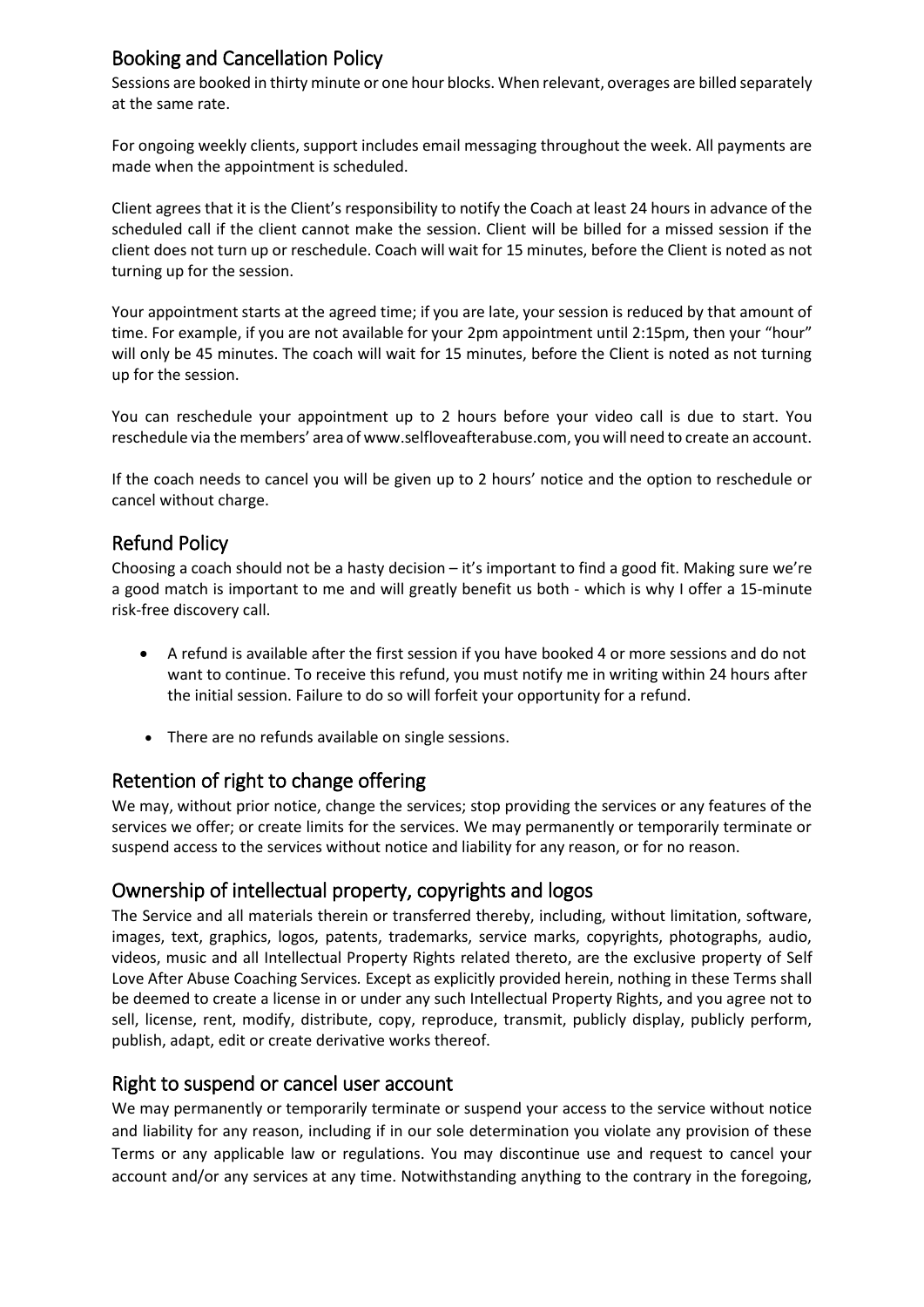with respect to automatically-renewed subscriptions to paid services, such subscriptions will be discontinued only upon the expiration of the respective period for which you have already made payment

## Indemnification

You agree to indemnify and hold Self Love After Abuse Coaching Services harmless from any demands, loss, liability, claims or expenses (including attorneys' fees), made against them by any third party due to, or arising out of, or in connection with your use of the website or any of the services offered on the website.

# Limitation of liability

To the maximum extent permitted by applicable law, in no event shall Self Love After Abuse Coaching Services, be liable for any indirect, punitive, incidental, special, consequential or exemplary damages, including without limitation, damages for loss of profits, goodwill, use, data or other intangible losses, arising out of or relating to the use of, or inability to use, the service.

To the maximum extent permitted by applicable law, Self Love After Abuse Coaching Services assumes no liability or responsibility for any (i) errors, mistakes, or inaccuracies of content; (ii) personal injury or property damage, of any nature whatsoever, resulting from your access to or use of our service; and (iii) any unauthorized access to or use of our secure servers and/or any and all personal information stored therein.

## Right to change and modify Terms

We reserve the right to modify these terms from time to time at our sole discretion. Therefore, you should review this page periodically. When we change the Terms in a material manner, we will notify you that material changes have been made to the Terms. Your continued use of the Website or our service after any such change constitutes your acceptance of the new Terms. If you do not agree to any of these terms or any future version of the Terms, do not use or access (or continue to access) the website or the service.

# Promotional emails and content

You agree to receive from time to time promotional messages and materials from us, by mail, email or any other contact form you may provide us with (including your phone number for calls or text messages). If you don't want to receive such promotional materials or notices – please just notify us at any time. See the full Privacy Policy for further details.

# Preference of law and dispute resolution

These Terms, the rights and remedies provided hereunder, and any and all claims and disputes related hereto and to the services, shall be governed by, construed under and enforced in all respects solely and exclusively in accordance with the internal substantive laws of England, without respect to its conflict of laws principles. Any and all such claims and disputes shall be brought in, and you hereby consent to them being decided exclusively by a court of competent jurisdiction located in England.

## Customer support details & contact info

Please contact us at [selfloveafterabuse@gmail.com](mailto:selfloveafterabuse@gmail.com) if you required further information.

## User community

All users that join a community have a public profile that is publicly visible to site visitors, and that their public activity (such as their posts or comments) will be visible to other visitors of the website. You can always opt-out and exit the community, and upon doing so, such user's profile will not be